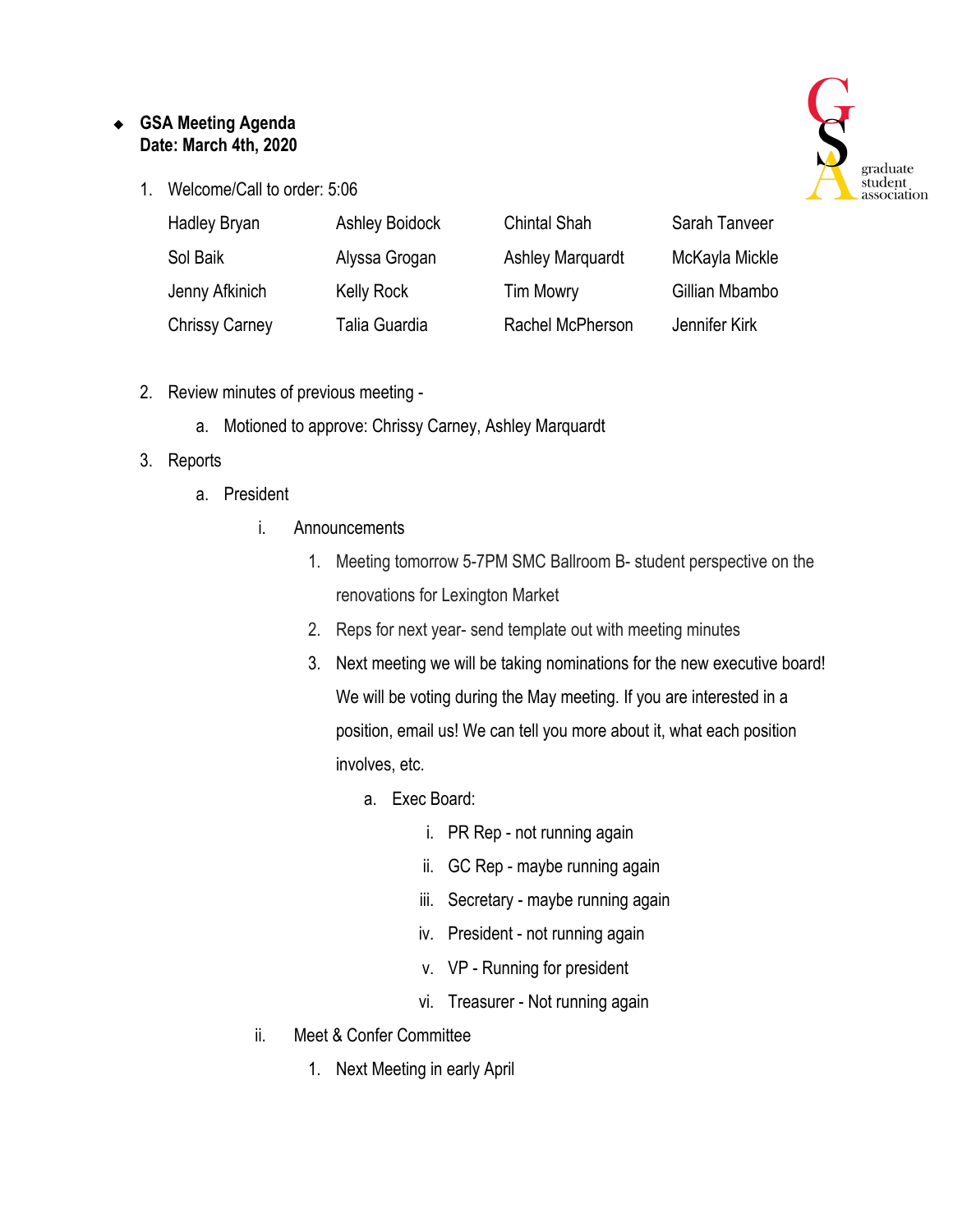- 2. Agenda items for next meeting?:
	- a. Student Stipend: Stipends are set by each Program. Some programs are considering increasing the GA stipend. Can we write a few thoughts on our position between now and April meeting?
		- i. PHSR
		- ii. Transparency how often do they look at Baltimore City inflation? Cost of living expenses?
		- iii. Interviewees effects their decision, quality of programs impacted
	- b. Campus Smoking Policy
	- c. Pratt Street Garage has a lot of blind turns, cars speed down ramps and there is no way to tell if there's a car coming. Can we get mirrors installed so that you can see if anyone is coming? (contact Chief Carey first)
	- d. Summer and non-semester parking options?
- b. Vice President
	- i. Announcements
		- 1. Social Activities Committee:
			- a. Spring social @ Pickles: Friday, March 20th at 6PM
				- i. St. Patrick's Day theme wear green, drink specials
			- b. Plant Swap Social with PDAC
				- i. Location: MSTF atrium
				- ii. Date & time: May 21st, 4:30 PM start
				- iii. Basic event structure: B. Willow will teach a short course & participants can pot their own plant. Participants can also bring their own plant clipping to swap with someone.
				- iv. Budget: \$300 from PDAC and \$600 from GSA (extra money for socials)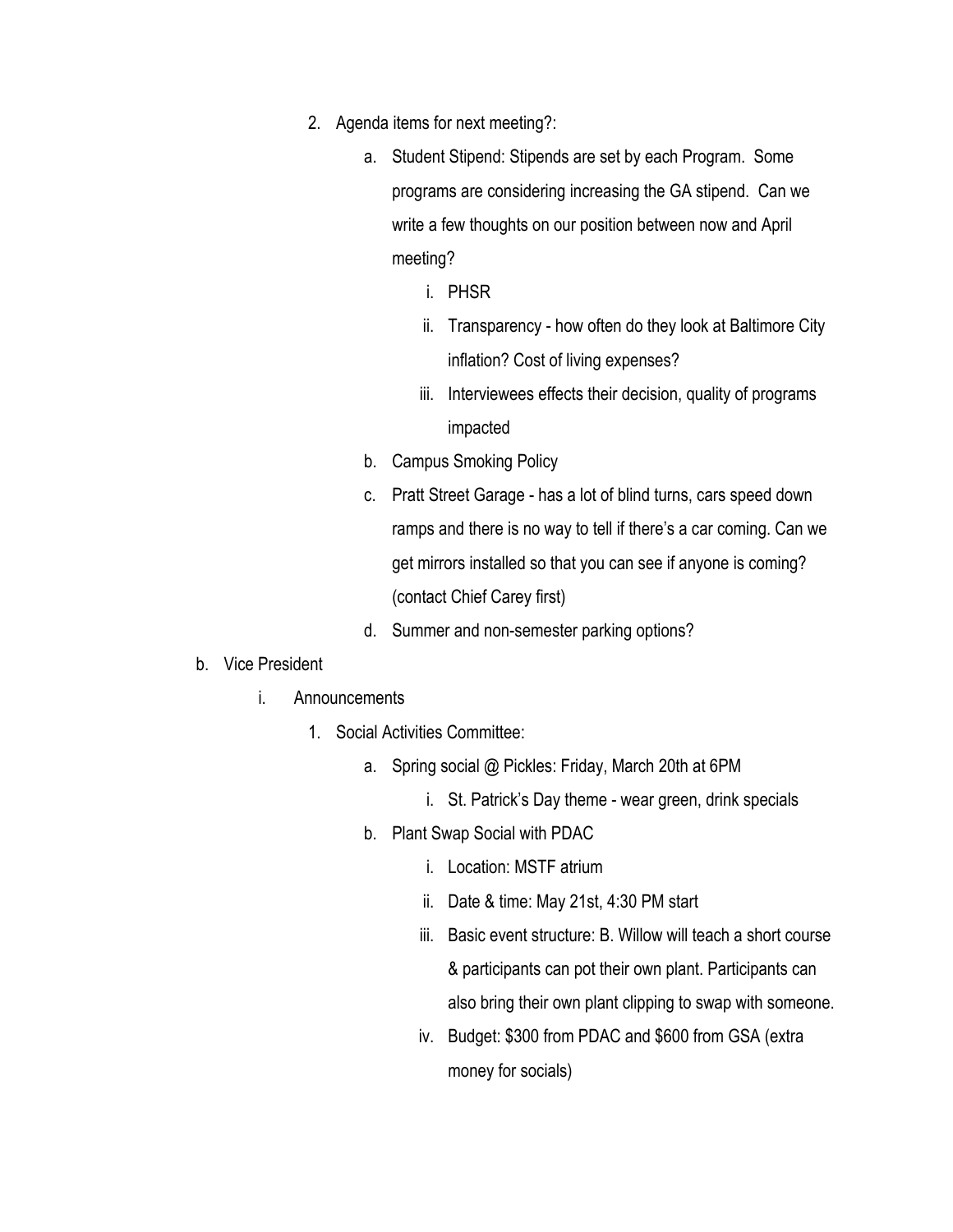- 1. Will pay for food/drink for event (dry event)
- 2. B. Willow proposal:
	- a. \$150 instructional fee: 1hr class + 30min questions
	- b. \$20/person: includes plant care booklet, repotting small plant (2 inch plants→ tropicals, cactus, succulents with terra cotta pots + saucers)
		- i. 30 people attend: \$600 for plant & booklet
		- ii. With instructional fee: \$750 total
	- c. This could work with basic pizza +

delivery fee but we would use all \$900

- v. Advanced registration to gauge plant supplies and food needed (may offer special prize for those that show up first)
- vi. Need to get projector and tables/chairs for MSTF
- 2. USGA Announcements:
	- a. Shuttle updates:
		- i. Fee for post-docs, staff, faculty starting in April
		- ii. Be sure to share any and all concerns on the UMB shuttle page using this [online form](https://www.umaryland.edu/shuttlebus/suggestions/) (they do read every single one)
	- b. Student Organization Events coming up this semester (keep an eye out for event details in The Elm or Campus Life Weekly)
		- i. FILL OUT THE [CAMPUS CLIMATE SURVEY](https://myemail.constantcontact.com/Deadline-Extended---Brief-survey-on-the-campus-climate-for-diversity.html?soid=1103690441323&aid=EnLG6WVnzgQ) (deadline is March 15th)
			- 1. Results will be used to decide what student services are needed, what gaps are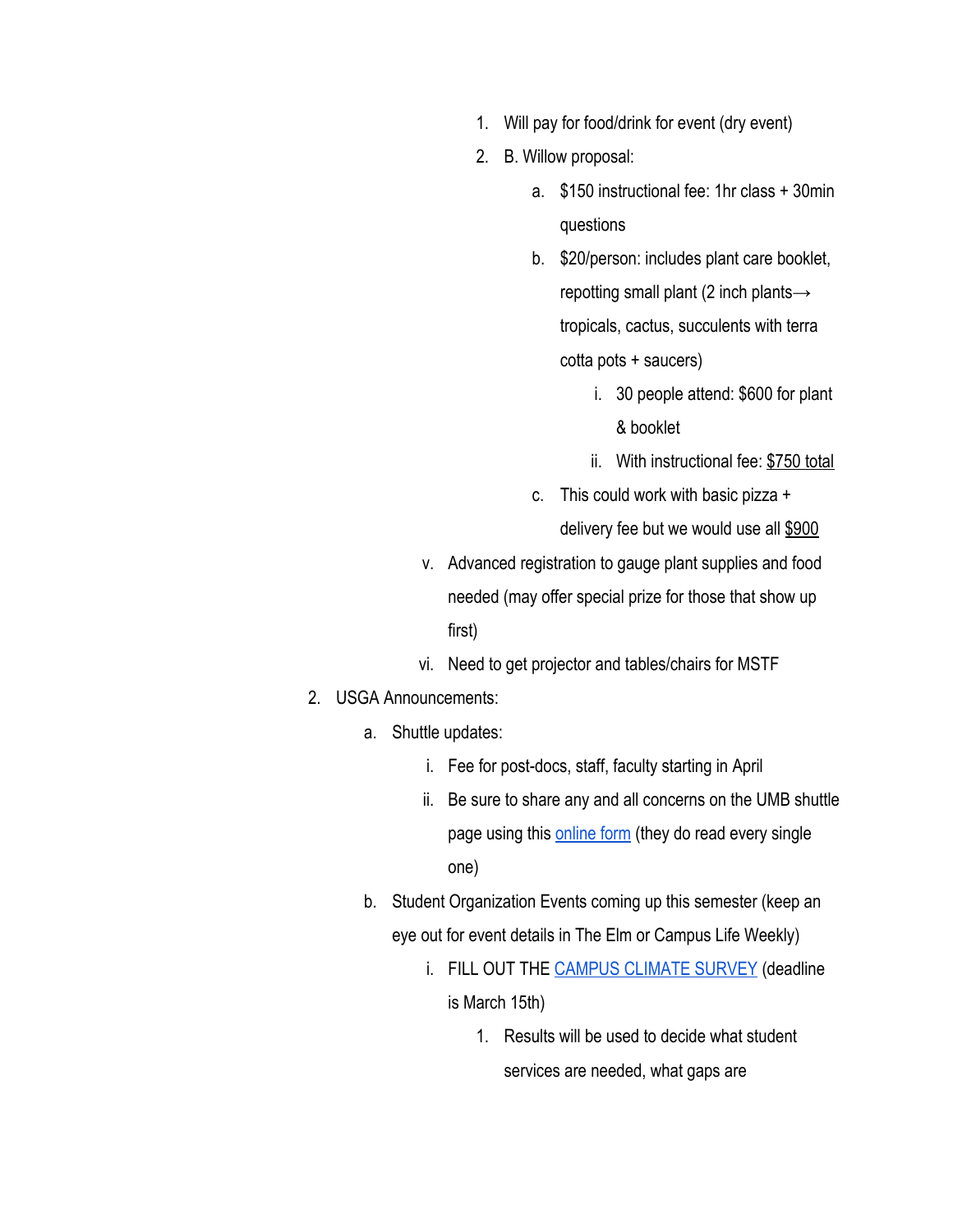- ii. Student Health Insurance Advisory Committee:
	- 1. Anticipate 4 meetings/year (2 per semester)
	- 2. Need a rep from GSA
- iii. Creating a food pantry as well as emergency fund for students funded by money raised in philanthropy department
- iv. Looking for student rep to sit on Strategic Revitalization Advisory Committee for Lexington market
- c. Treasurer
	- i. Account
		- 1. Current Balance: \$14.174.09
			- a. (That balance does not reflect today's food)
		- 2. Fall funds not yet available due to system switch, we are working on it but please just keep me informed if you feel you're owed checks
		- 3. Checks for travel awards are available come pick them up!
	- ii. Student Group Funding:
		- 1. Allocated:\$832.98
		- 2. Reimbursed to date: \$594.46
		- 3. Left: \$1,205.54
	- iii. Allocate 1,500 per quarter to travel awards, and have not been allocating \$400 per quarter - want to make sure we are giving money to students. Ways to renegotiate the application: Options include to increasing the amount to \$500, more flexible language around how much money can be awarded - to be voted next time
		- 1. Think this is a good idea, conferences are often more than \$300
		- 2. Apply for funding before travel tentative award and get reimbursed with receipts after attending (shift to accepted abstracts, pay for registration, etc) - similar to student group funding
		- 3. Proposed changes will be sent out with April agenda to be voted on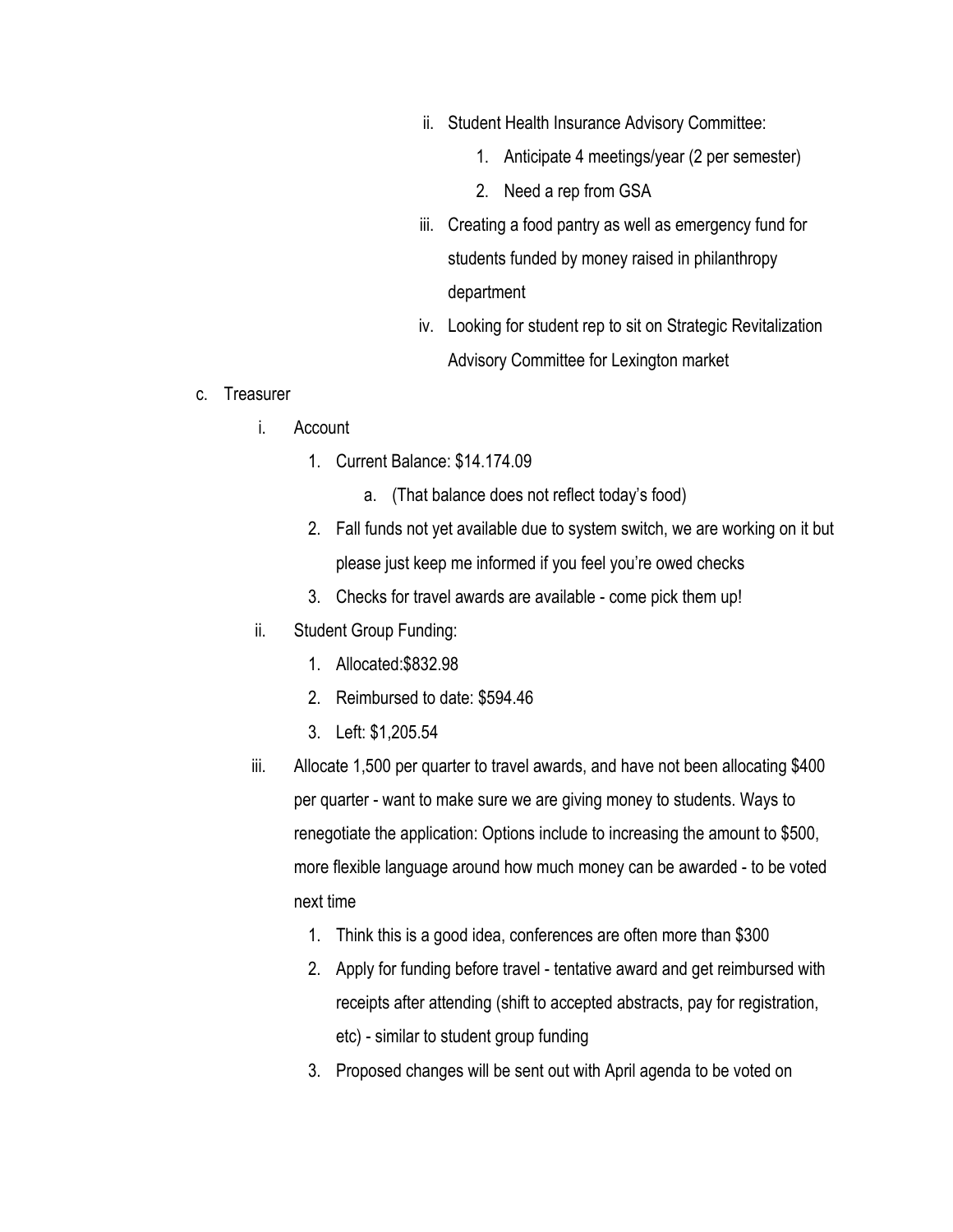- d. Secretary
	- i. Announcements: Registration for the GRC is now closed. The GRC is this FRIDAY!
		- 1. Email link to students
	- ii. Volunteers for the GRC: We are still seeking volunteers for the GRC! [Please](https://docs.google.com/spreadsheets/d/1vWx3_roSMCO1BXRP6zBYSPWIrPm-ZvPW0xdvqIUh6_Y/edit?usp=sharing) [consider volunteering for this great event!](https://docs.google.com/spreadsheets/d/1vWx3_roSMCO1BXRP6zBYSPWIrPm-ZvPW0xdvqIUh6_Y/edit?usp=sharing)
- e. Grad Council rep
	- i. Announcements:
		- 1. Scoring Research Awards! If you are on committee, look out for event
	- ii. U of M grad council: No major updates. Union bill was reintroduced, UMBC continues to be staunchly against the bill - may need to discuss coming up with a statement again depending on where it goes.
- f. PR
- i. Announcements: Grad Gazette comes out this Friday stay tuned!
- ii. Communications Committee
- iii. Volunteer Committee:
	- 1. Volunteering Untapped More labor intensive work this month (The Loading Dock 2 N. Kresson St., Baltimore, MD, 21224) there will be indoor and outdoor activities! Next Saturday, March 14th at 10:00am!
	- 2. Baltimore Free Farm is having a volunteering event will be harvesting plants. On March 27th - stay tuned for more information!
- g. Meyerhoff: No updates
- h. NOVA: Brain awareness week in two weeks! We will be going out two local middle schools to teach them about science and the brain! This year we are also partnering with a similar organization at Hopkins to put on an event called BrainFest - March 21st at Frederick Douglass Middle/High School. Let us know if you are interested!
- 4. Old Business:
	- a. Graduate Student Lounge Update
		- i. Administration is still moving to 1st floor Lexington by this April. We will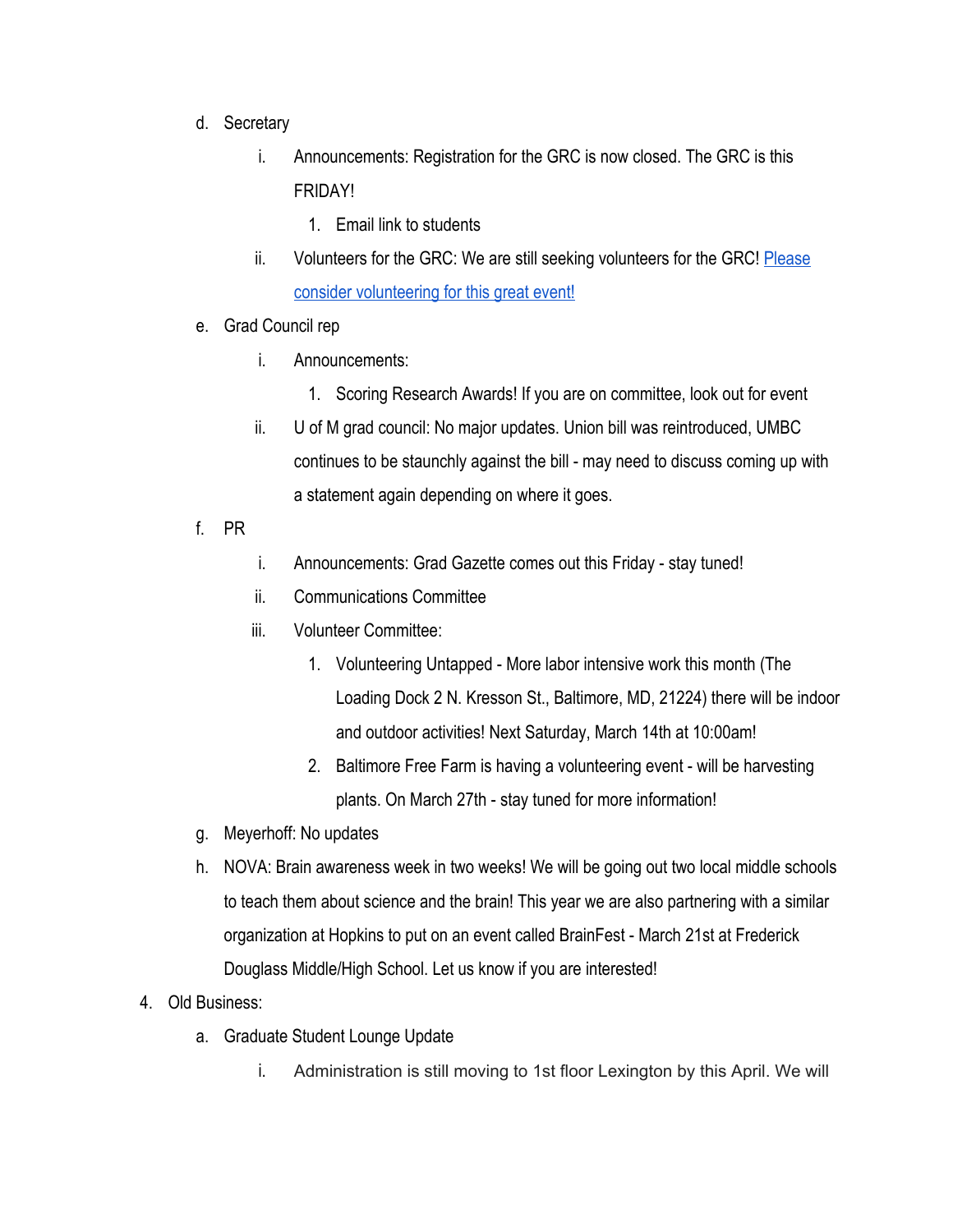not move there because the new building will be completed within 1.5 years so it would be a waste of money

- ii. Building details:
	- 1. 1st floor coffee shop, food, meeting spaces (looks like the GRID)
	- 2. 2nd floor biopark and graduate school will share. Biopark offices = incubator space for Biomed companies, promote interactions between grad students and startup companies
	- 3. 3rd floor shared conference rooms that we would reserve for meetings, orientation, GRC
- iii. Concerns:
	- 1. Alter a pre-existing shuttle route by a couple blocks to create a stop outside the building
	- 2. Relationship with coffee/first floor vendors (because we sometimes rely on SMC CulinArt for events, ice, etc.)
	- 3. What about the next 1.5 years?? They offered to build a storage/lounge space but it would be done very inexpensively and I can explain in more detail but the feeling is that it won't be worth it because it would end up underutilized
		- a. Concern that they will not give us the new lounge because will have the temporary one
- 5. New Business:
	- a. Collective Bargaining Bill [HB 214/ SB 658:](http://mgaleg.maryland.gov/mgawebsite/Legislation/Details/HB0214?ys=2020RS) Approved in the House, discussion of bill in the Senate for next year
		- i. College Park, Bowie state, Eastern shore, support bill
			- 1. Wages, work hours of employees large issue at College Park with Meet & Confer
			- 2. 'No instance where students suddenly become employees with regard to withholding status'- Del Kramer (sponsor of bill)
		- ii. Towson chooses to not take a position on the bill
		- iii. Opposing- Senior Vice Chancellor for academic and student affairs for USM, Dean of Graduate studies at UMCP, UMBC students